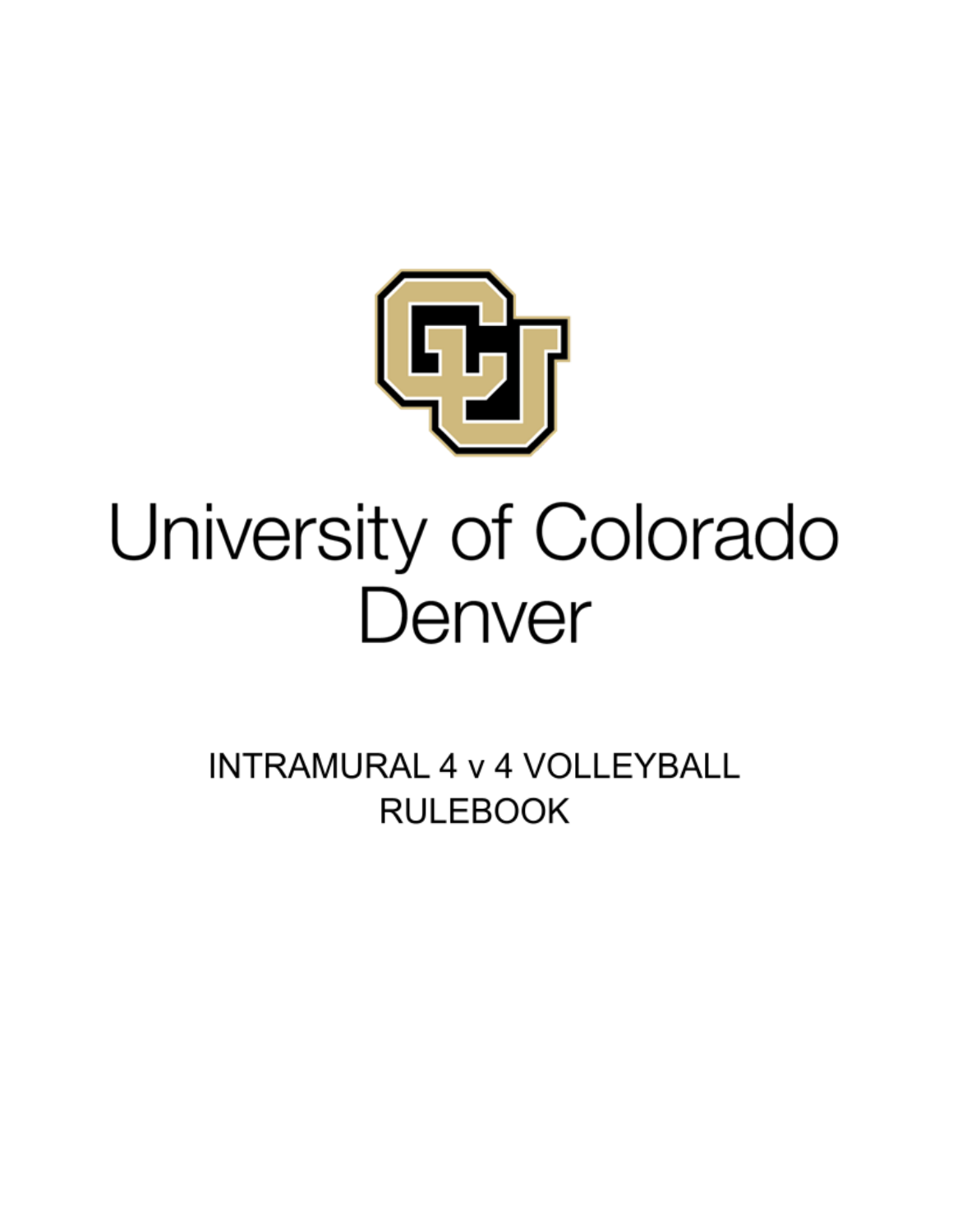- I. Playing Court and Ball
	- A. The court will be regulation size, divided into two equal halves by a net with an approximate height of 7 feet, 11 5/8 inches.
	- B. Only the ball provided by the Intramural Sports program shall be used.
- II. Players and Eligibility
	- A. The game shall be played by two teams, each consisting of no more than FOUR (4) players, with a maximum of four (4) substitutes. A match may begin with no less than two players.
	- B. There shall be one designated captain per team. The captains shall be the only team members who may approach an official on matters pertaining to the rules.
	- C. Players are NOT allowed to represent more than one team. A player is only allowed to play on ONE open team.
	- D. No more than TWO (2) Club Sports athletes from volleyball, or a "like" sport, may play on a single team.
- III. Check-In
	- A. All players must present their (1) Lynx Card or (2) CU Denver Wellness Center membership card, along with a photo ID, to the Intramural Sports Supervisor before the game. NO EXCEPTIONS.
	- B. Any player posing as another team member on the roster will be subject to potential forfeiture of the game and disciplinary action from the Competitive Sports Coordinator.
	- C. The game clock will start at game time. If for any reason a team is not present or ready to play, they will be penalized. For every minute a team is late, a point will be awarded to the opposing team for their first game. After ten minutes, the match will be called and a match score of 2-0 will be recorded. A forfeit is an automatic sportsmanship rating of 1.0.
- IV. Players and Equipment
	- A. No jewelry will be allowed during the game! This includes, but is not limited to: earrings, rings, necklaces, bracelets, rubber bands, recreational fitness watches or monitors and metal barrettes.
	- B. If a player elects to keep their jewelry on, it must be completely covered, prior to game time, with a bandage or athletic tape. This applies to piercings and other non-removable pieces. The Wellness Center WILL NOT provide bandages or tape to cover up jewelry. Any covered jewelry must be flesh with skin and cannot protrude out.
	- C. Medic alert jewelry must be taped down before game time.
	- D. Final calls on jewelry will be made by Intramural Sports Staff.
	- E. No hats, bandanas, or headbands with an exposed knot.
	- F. No hooded sweatshirts.
	- G. Jeans and cut-offs are not allowed.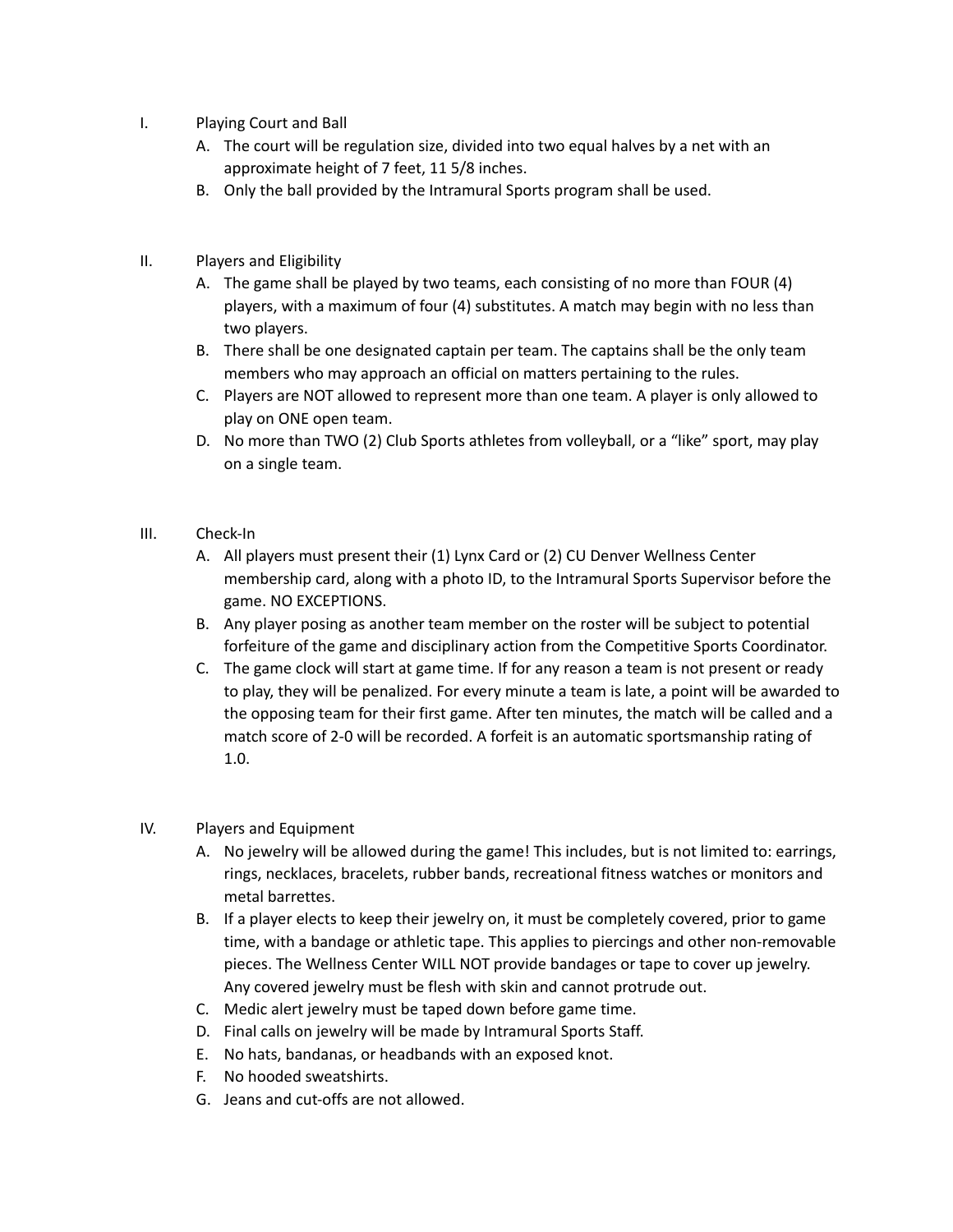- H. All participants must wear shoes. Shoes must be athletic, non-marking, closed-toed shoes. Cleats and boots are NOT permitted for play on our indoor courts. Five-finger shoes are not considered athletic shoes.
- I. It is **highly recommended** that players wear knee pads, but it is not a requirement.
- V. Pre-Game
	- A. The referees will call the captain of each team in for a meeting before the game starts. The meeting will go over some rules and policies as a reminder for teams and answer any questions the captain or team may have. The referee will then use a coin toss or paper, scissors, rock to determine who will serve first and who will stand on what side. The team that receives the serve in the first game will serve first in the second game. Teams will switch court sides between the first and second game. In the event of a third game, another coin toss will be held to determine choice of serve or court side.
- VI. Game Play
	- A. Game time is start time.
	- B. Matches will consist of a best-of-three game format. The first two games will be rally point scoring to 21, with a cap at 25. If a third game is necessary, it will be played to 15 points, with a cap at 17. Teams must win by a 2 point margin, unless the cap is reached (final score example: 21-12 or 25-24.)
	- C. Each team is limited to one timeout per game. Each timeout is 60 seconds in length. Requests for timeouts shall be signaled ONLY by the captain during dead balls, but not after the referee has signaled for the next serve.
	- D. Positioning
		- i. All players, except the server, shall be within the team's playing area and may have any part of the body on the boundary lines, but no part of the body touching the floor outside those lines at the time of the serve.
		- ii. Players may be moving prior to the serve, but no part of one player's body touching the floor may overlap another player. After the ball is contacted for the serve, players may move from their respective positions.
		- iii. When the service is awarded to a team, that team shall rotate clockwise one position. This will be enforced for the first side-out awarded in each game.
		- iv. Players on the serving team shall not wave their hands, jump, form groups or perform other actions that intentionally screen or obstruct the opponents' view of the server.
	- E. Rotation
		- i. Players must follow the serving order established with their positions at the start of the game. After the loss of service by the opponents, including the loss of the first serve of the game, the serving team rotates one position in a clockwise direction.
		- ii. Rotation is: Right-back Left-back Left-front Right-front
	- F. Serving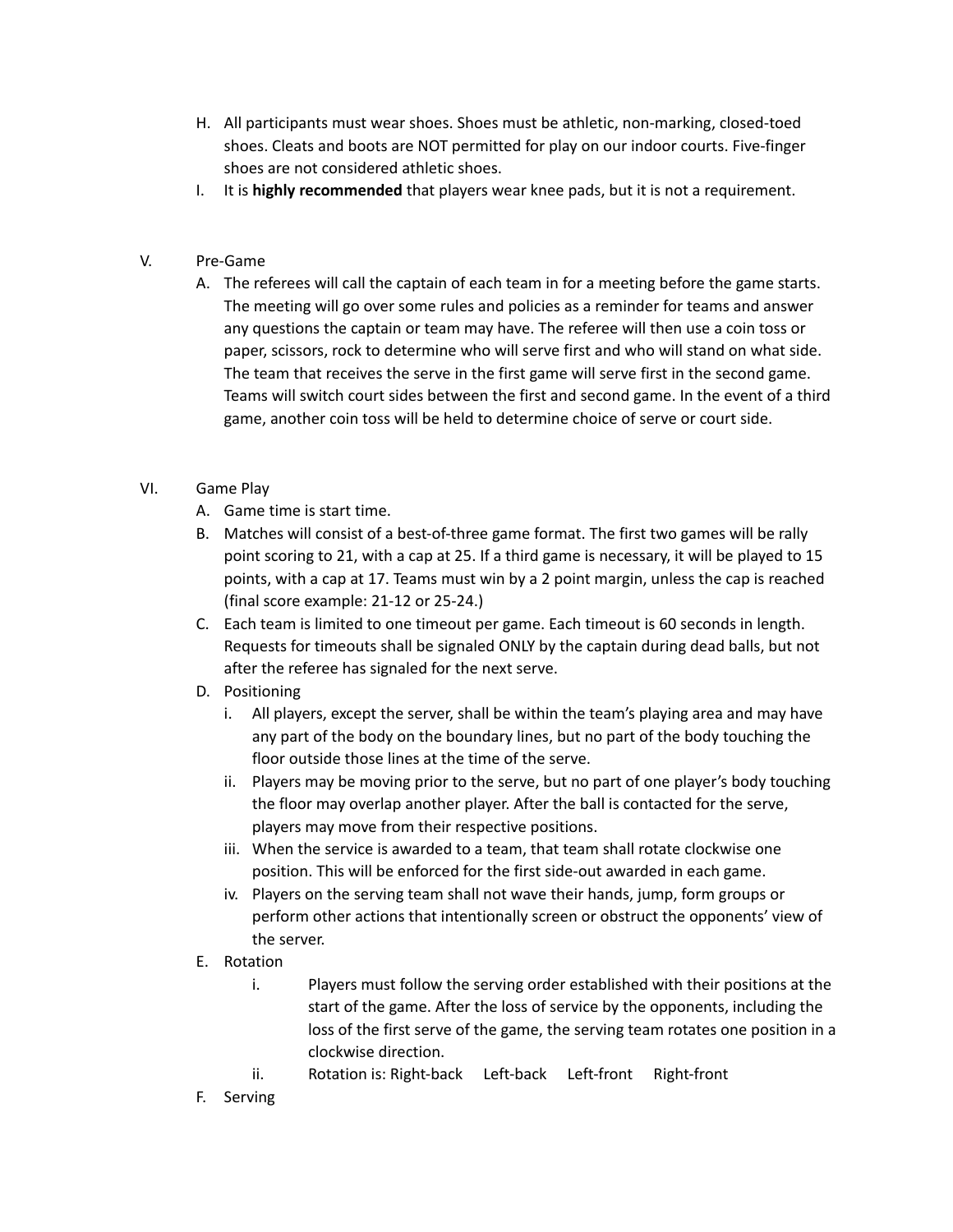- i. The server shall serve from within the serving area and shall not touch the end line or the floor on the court at the instant the ball is contacted for the serve. The server's body may be in the air over or beyond the serving area boundary lines, having left the floor from within the serving area. The server may serve overhand or underhand.
- ii. Each member of the team shall serve in turn.
- iii. The server shall continue to serve until a side-out is declared. Serving out of order causes a side-out and loss of points during serve.
- iv. At the time of service, the receiving team may not be overlapping.
- v. PLAYERS MAY NOT BLOCK OR SPIKE A SERVE.
- vi. When a server releases the ball for service, then catches it or drops it to the floor, the referee shall direct a second and last attempt to serve.
- vii. The server has 5 seconds after the referee's signal to serve
- viii. A served ball is a service fault when:
	- a. The ball does not legally cross the net (a serve that touches the net and continues over it shall be considered a legal serve.)
	- b. The ball crosses the net not entirely between the net antennas or lands out-of-bounds.
- G. Contacting the Ball
	- i. A team shall not have more than 3 hits before the ball crosses the net into the opponent's playing area. When the first contact is simultaneous contact by opponents, or an action to block, the next contact is considered the team's first.
	- ii. Legal contact is a touch of the ball by a player's body above and including the waist that does not allow the ball to visibly come to rest or involve prolonged contact with a player's body.
	- iii. Simultaneous contact is more than one contact of the ball made at the same instant:
		- a. When one player contacts the ball with two or more parts of the body at the same instant, it is permitted and considered one hit.
		- b. When teammates contact the ball at the same instant, it is permitted and considered one hit. Any player may make the next hit.
		- c. When opposing players contact the ball at the same instant, the player on the opposite side of the net from which the ball falls shall be considered to be the player to have touched the ball last. The other player may participate in the next play and the simultaneous contact shall not count as a hit.
	- iv. Successive contacts of the ball are not permitted unless:
		- a. There is simultaneous contact by teammates.
		- b. There is simultaneous contact by opposing players.
		- c. There is successive contacts by a player whose first contact is a block; then the second contact is considered to be the first hit by the player's team.
	- v. When spiking, a back row player's feet may NOT leave the ground.
	- vi. A back row player may NOT come to the front net to block.
- H. Net Play
	- i. Reaching over the net is permitted during the follow-through of a hit.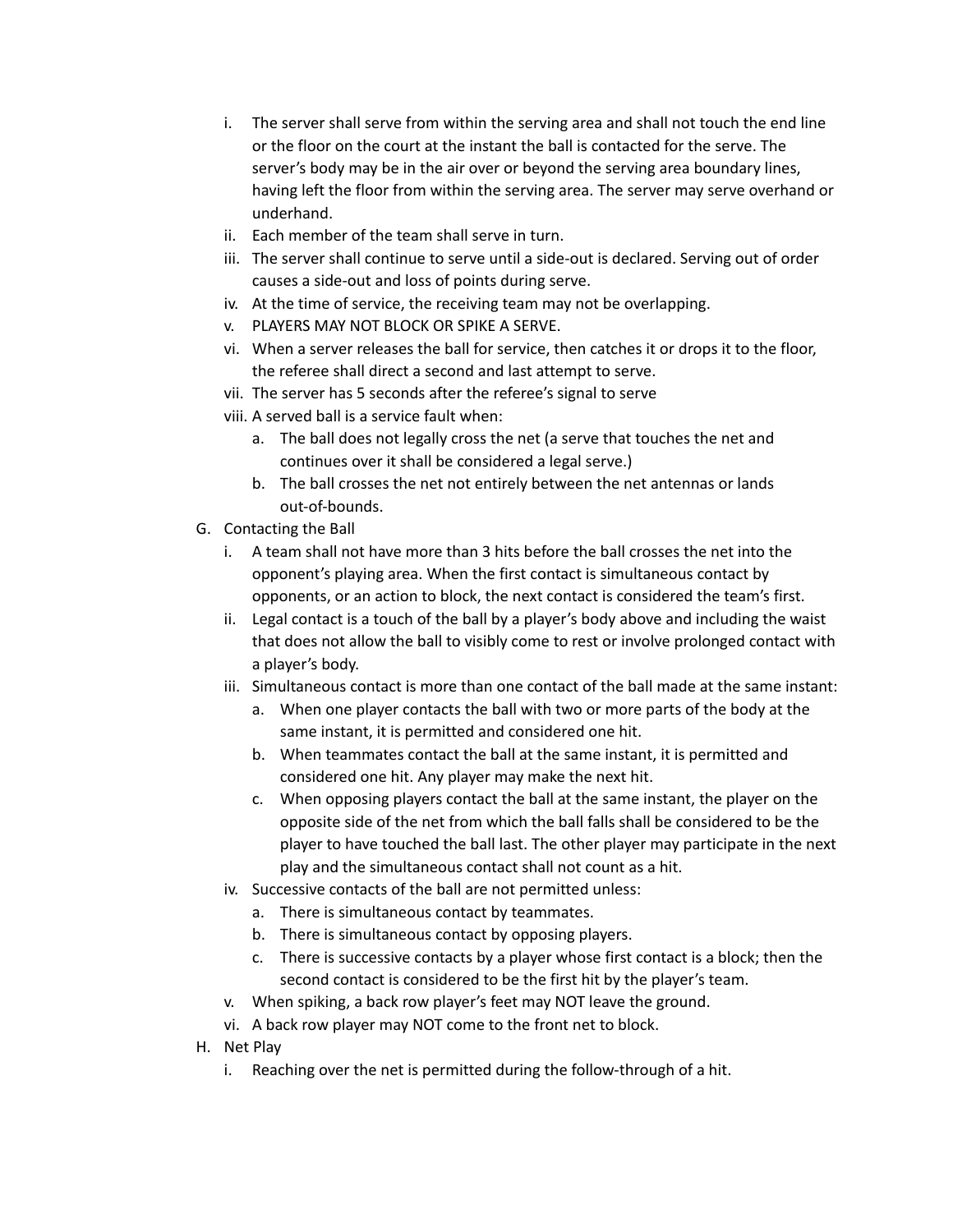- ii. Contacting a ball, which is entirely on the opponent's side of the net, is not permitted.
- iii. The centerline and its out-of-bounds extension may be touched by a player's foot or hand as long as some part of the player's foot or hand remains in contact with the line or directly above it. Any part of a player's body may be in the air below the net, beyond the net and beyond the centerline. A player may reach under the net to retrieve a ball that is in play by the player's team.
- iv. Recovering a ball hit into the net shall be permitted.
- v. During a live ball, a net foul occurs when:
	- a. The net or net supports are touched.
	- b. A player contacts the referee's platform.
	- c. A player illegally reaches over the net.
	- d. There is interference by a player who makes contact with an opponent which interferes with that opponent's legitimate effort to play the ball.
	- e. There is interference by a player who makes intentional contact with a ball which the opponent has caused to pass partially under the net and is attempting to play again.
- vi. Contacting the net or any part of it, including net supports or the net antennas, while the ball is in play, is prohibited unless the force of the ball by an opponent pushes the net or its support into a player.
- I. Substitutions
	- i. Substitutions are allowed at any point, as long as the ball is dead.
	- ii. Substitutions are only allowed at the serving position.
- VII. Ceiling/Lights
	- A. If the ball contacts the ceiling/lights and falls on the opposite side of the net, the ball is considered to have gone out-of-bounds and side-out is called.
	- B. If the ball contacts the ceiling/lights and remains on that side of the net, if it has not already been played three times, play continues.
- VIII. Mercy Rule
	- A. After eight (8) consecutive serves, the serving team will turn over the ball to the opposing team for a chance at fair play. This is the only "mercy" type rule applicable to the matches. Game will not be terminated early unless decided by a referee for severe unsportsmanlike offenses and other issues not related to point difference.
- IX. Sportsmanship
	- A. No player or substitute shall act in a manner that is seen as poor sportsmanship by an official.
	- B. Teams are given a sportsmanship rating at the end of their match.
	- C. The sportsmanship rating scale ranges from 1-5, 5 being the best score you can receive.